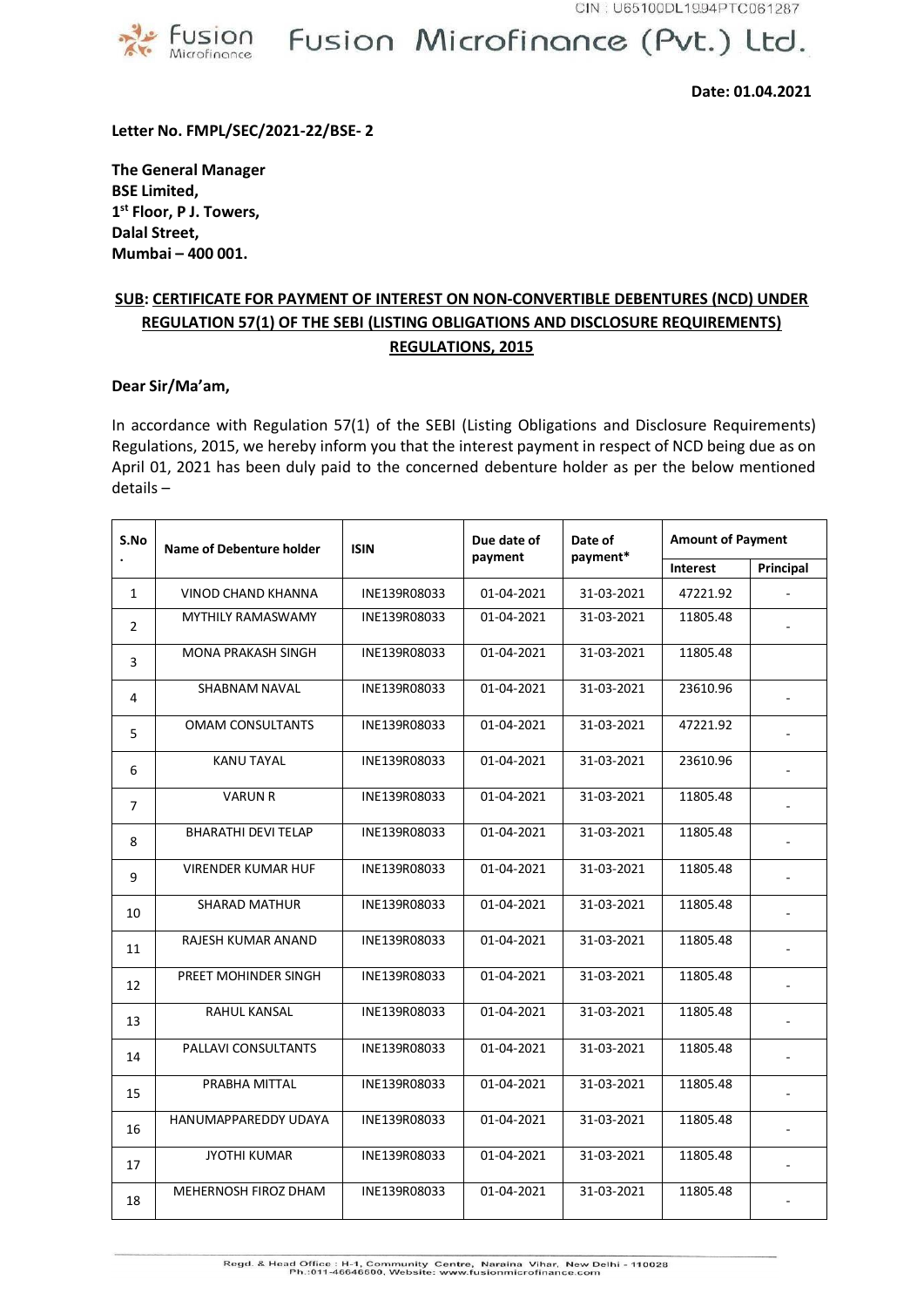| 19 | SUBHASH CHANDRA CH              | INE139R08033 | 01-04-2021 | 31-03-2021 | 11805.48   |  |
|----|---------------------------------|--------------|------------|------------|------------|--|
| 20 | NORTHERN ARC CAPITAL<br>LIMITED | INE139R08033 | 01-04-2021 | 31-03-2021 | 1747211.04 |  |
| 21 | KEDAR MANOHAR SOHONI            | INE139R08033 | 01-04-2021 | 31-03-2021 | 11805.48   |  |
| 22 | NISHI SAIGAL                    | INE139R08033 | 01-04-2021 | 31-03-2021 | 11805.48   |  |
| 23 | <b>GOVINDASWAMY KISHORE</b>     | INE139R08033 | 01-04-2021 | 31-03-2021 | 11805.48   |  |
| 24 | VIJAY LUXMAN THAIRA             | INE139R08033 | 01-04-2021 | 31-03-2021 | 23610.96   |  |
| 25 | RASHMI KHANNA                   | INE139R08033 | 01-04-2021 | 31-03-2021 | 59027.4    |  |
| 26 | <b>GRACE JOSEPH EDWARDS</b>     | INE139R08033 | 01-04-2021 | 31-03-2021 | 35416.44   |  |
| 27 | SRIDHAR                         | INE139R08033 | 01-04-2021 | 31-03-2021 | 23610.96   |  |
| 28 | SHOBHANA ABHIJIT DES            | INE139R08033 | 01-04-2021 | 31-03-2021 | 11805.48   |  |
| 29 | BHUPINDAR SINGH LAM             | INE139R08033 | 01-04-2021 | 31-03-2021 | 11805.48   |  |
| 30 | <b>VIJAY NAGRATH</b>            | INE139R08033 | 01-04-2021 | 31-03-2021 | 11805.48   |  |
| 31 | ANKITA GOYAL                    | INE139R08033 | 01-04-2021 | 31-03-2021 | 59027.4    |  |
| 32 | SOHAN LAL GOYAL HUF             | INE139R08033 | 01-04-2021 | 31-03-2021 | 59027.4    |  |
| 33 | AASHISH MEHRA                   | INE139R08033 | 01-04-2021 | 31-03-2021 | 11805.48   |  |
| 34 | RUMNEEK BAWA                    | INE139R08033 | 01-04-2021 | 31-03-2021 | 23610.96   |  |
| 35 | ARISTA CONSULTING               | INE139R08033 | 01-04-2021 | 31-03-2021 | 11805.48   |  |
| 36 | <b>BELA SANT</b>                | INE139R08033 | 01-04-2021 | 31-03-2021 | 11805.48   |  |
| 37 | <b>MANOJ TULSHAN</b>            | INE139R08033 | 01-04-2021 | 31-03-2021 | 11805.48   |  |
| 38 | SUDHIR P KAPAHI                 | INE139R08033 | 01-04-2021 | 31-03-2021 | 35416.44   |  |
| 39 | ATMA PRAKASH DADOO              | INE139R08033 | 01-04-2021 | 31-03-2021 | 11805.48   |  |
| 40 | MONICA KAPAHI                   | INE139R08033 | 01-04-2021 | 31-03-2021 | 35416.44   |  |
| 41 | NEELAM ANAND                    | INE139R08033 | 01-04-2021 | 31-03-2021 | 11805.48   |  |
| 42 | MANMOHAN MEHRA                  | INE139R08033 | 01-04-2021 | 31-03-2021 | 11805.48   |  |
| 43 | SUREKHA ASHWIN PATEL            | INE139R08033 | 01-04-2021 | 31-03-2021 | 23610.96   |  |
| 44 | ASHWIN CHHAGANLAL PA            | INE139R08033 | 01-04-2021 | 31-03-2021 | 11805.48   |  |
| 45 | SREEKANTH NALLAGATLA            | INE139R08033 | 01-04-2021 | 31-03-2021 | 11805.48   |  |
| 46 | <b>ANIL PANDE</b>               | INE139R08033 | 01-04-2021 | 31-03-2021 | 11805.48   |  |
| 47 | RACHIT LAVASA                   | INE139R08033 | 01-04-2021 | 31-03-2021 | 11805.48   |  |
| 48 | AJAY KUMAR MALHOTRA             | INE139R08033 | 01-04-2021 | 31-03-2021 | 11805.48   |  |
| 49 | LETHADEVI SREEKUMAR             | INE139R08033 | 01-04-2021 | 31-03-2021 | 11805.48   |  |
| 50 | SHEELA IYER                     | INE139R08033 | 01-04-2021 | 31-03-2021 | 11805.48   |  |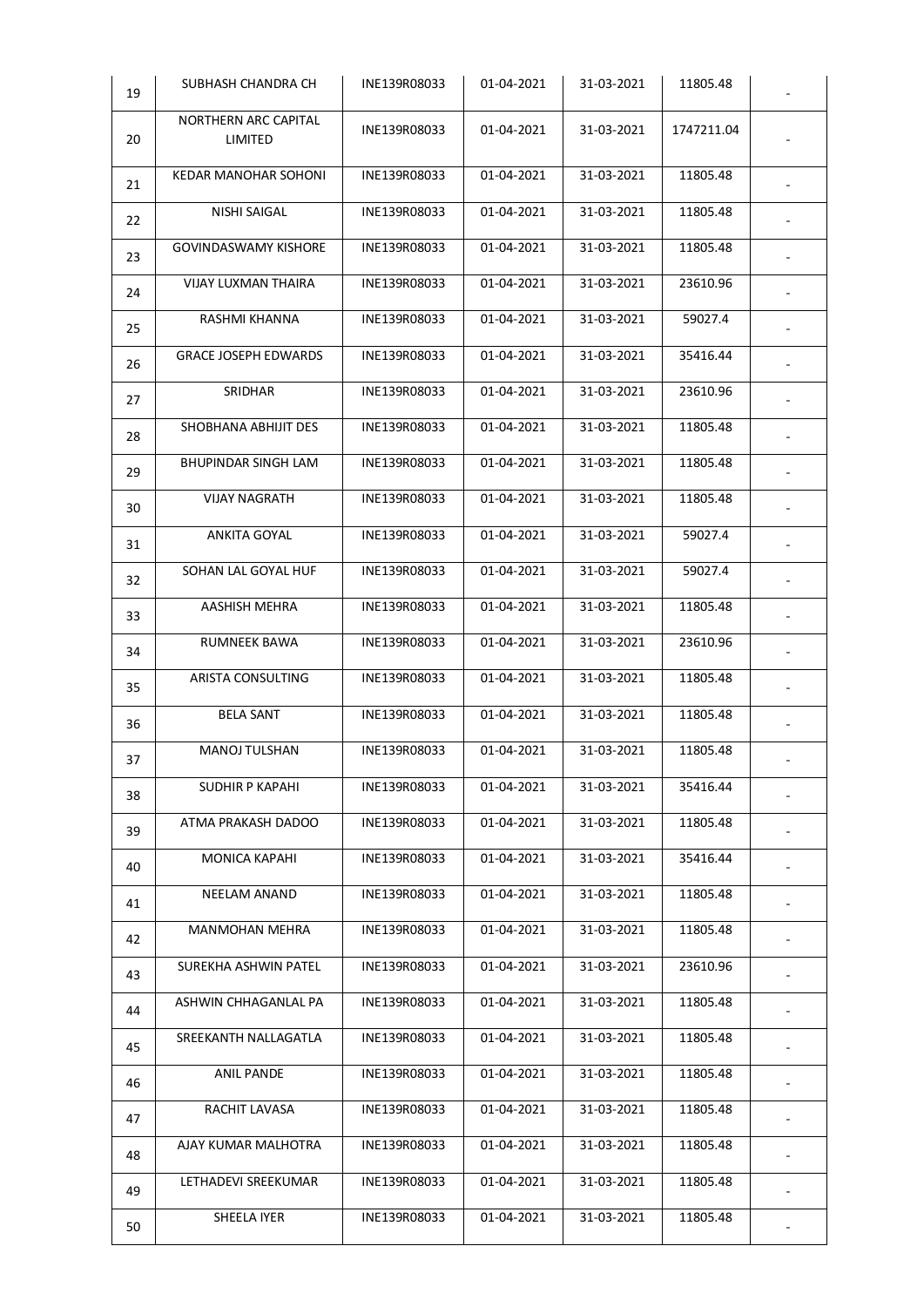| 51 | ARCHANA RANJAN             | INE139R08033 | 01-04-2021 | 31-03-2021 | 11805.48 |  |
|----|----------------------------|--------------|------------|------------|----------|--|
| 52 | PADMA BHATTACHARYA         | INE139R08033 | 01-04-2021 | 31-03-2021 | 11805.48 |  |
| 53 | NEELAM BIDANI              | INE139R08033 | 01-04-2021 | 31-03-2021 | 11805.48 |  |
| 54 | ANANYA MUKHERJEE           | INE139R08033 | 01-04-2021 | 31-03-2021 | 11805.48 |  |
| 55 | SHARWAN KUMAR AGGAR        | INE139R08033 | 01-04-2021 | 31-03-2021 | 11805.48 |  |
| 56 | RABINDER NATH KESAR        | INE139R08033 | 01-04-2021 | 31-03-2021 | 11805.48 |  |
| 57 | <b>FARHAT PANDOR</b>       | INE139R08033 | 01-04-2021 | 31-03-2021 | 11805.48 |  |
| 58 | RAJENDRA LAVASA            | INE139R08033 | 01-04-2021 | 31-03-2021 | 23610.96 |  |
| 59 | NARENDRA NATH CHA          | INE139R08033 | 01-04-2021 | 31-03-2021 | 11805.48 |  |
| 60 | AMITA LAMBA                | INE139R08033 | 01-04-2021 | 31-03-2021 | 11805.48 |  |
| 61 | NANDLAL K PADSHALA         | INE139R08033 | 01-04-2021 | 31-03-2021 | 11805.48 |  |
| 62 | <b>VASANTI UDAY DOCTOR</b> | INE139R08033 | 01-04-2021 | 31-03-2021 | 35416.44 |  |
| 63 | <b>VEENA JAIN</b>          | INE139R08033 | 01-04-2021 | 31-03-2021 | 11805.48 |  |
| 64 | CHENNA REDDY KANDA         | INE139R08033 | 01-04-2021 | 31-03-2021 | 23610.96 |  |
| 65 | VINAY AGHI HUF             | INE139R08033 | 01-04-2021 | 31-03-2021 | 11805.48 |  |
| 66 | DEEPAK KAUR                | INE139R08033 | 01-04-2021 | 31-03-2021 | 23610.96 |  |
| 67 | TAPAN DATTA                | INE139R08033 | 01-04-2021 | 31-03-2021 | 11805.48 |  |
| 68 | SANGEETA CHAKRABORTY       | INE139R08033 | 01-04-2021 | 31-03-2021 | 11805.48 |  |
| 69 | MAYA BHATTACHARYA          | INE139R08033 | 01-04-2021 | 31-03-2021 | 11805.48 |  |
| 70 | SUPRIYA SHARMA             | INE139R08033 | 01-04-2021 | 31-03-2021 | 23610.96 |  |
| 71 | AJAY KUMAR SOOD            | INE139R08033 | 01-04-2021 | 31-03-2021 | 23610.96 |  |
| 72 | KANHAIYA LAL SINGH         | INE139R08033 | 01-04-2021 | 31-03-2021 | 23610.96 |  |
| 73 | RATTAN LAL AND SONS        | INE139R08033 | 01-04-2021 | 31-03-2021 | 11805.48 |  |
| 74 | VASKAR BASU                | INE139R08033 | 01-04-2021 | 31-03-2021 | 11805.48 |  |
| 75 | PREETHI MANU               | INE139R08033 | 01-04-2021 | 31-03-2021 | 11805.48 |  |
| 76 | SATISH MENON               | INE139R08033 | 01-04-2021 | 31-03-2021 | 11805.48 |  |
| 77 | KERALA JESUIT SOCI         | INE139R08033 | 01-04-2021 | 31-03-2021 | 47221.92 |  |
| 78 | SUNITA MALHOTRA            | INE139R08033 | 01-04-2021 | 31-03-2021 | 59027.4  |  |
| 79 | SALSABEEL HAMEED KH        | INE139R08033 | 01-04-2021 | 31-03-2021 | 11805.48 |  |
| 80 | ANJALI S DHARIYA           | INE139R08033 | 01-04-2021 | 31-03-2021 | 11805.48 |  |
| 81 | UNITED WORLDWIDE COU       | INE139R08033 | 01-04-2021 | 31-03-2021 | 11805.48 |  |
| 82 | APARNA RAGHUNATH           | INE139R08033 | 01-04-2021 | 31-03-2021 | 11805.48 |  |
| 83 | PRACHI JAWLEKAR            | INE139R08033 | 01-04-2021 | 31-03-2021 | 11805.48 |  |